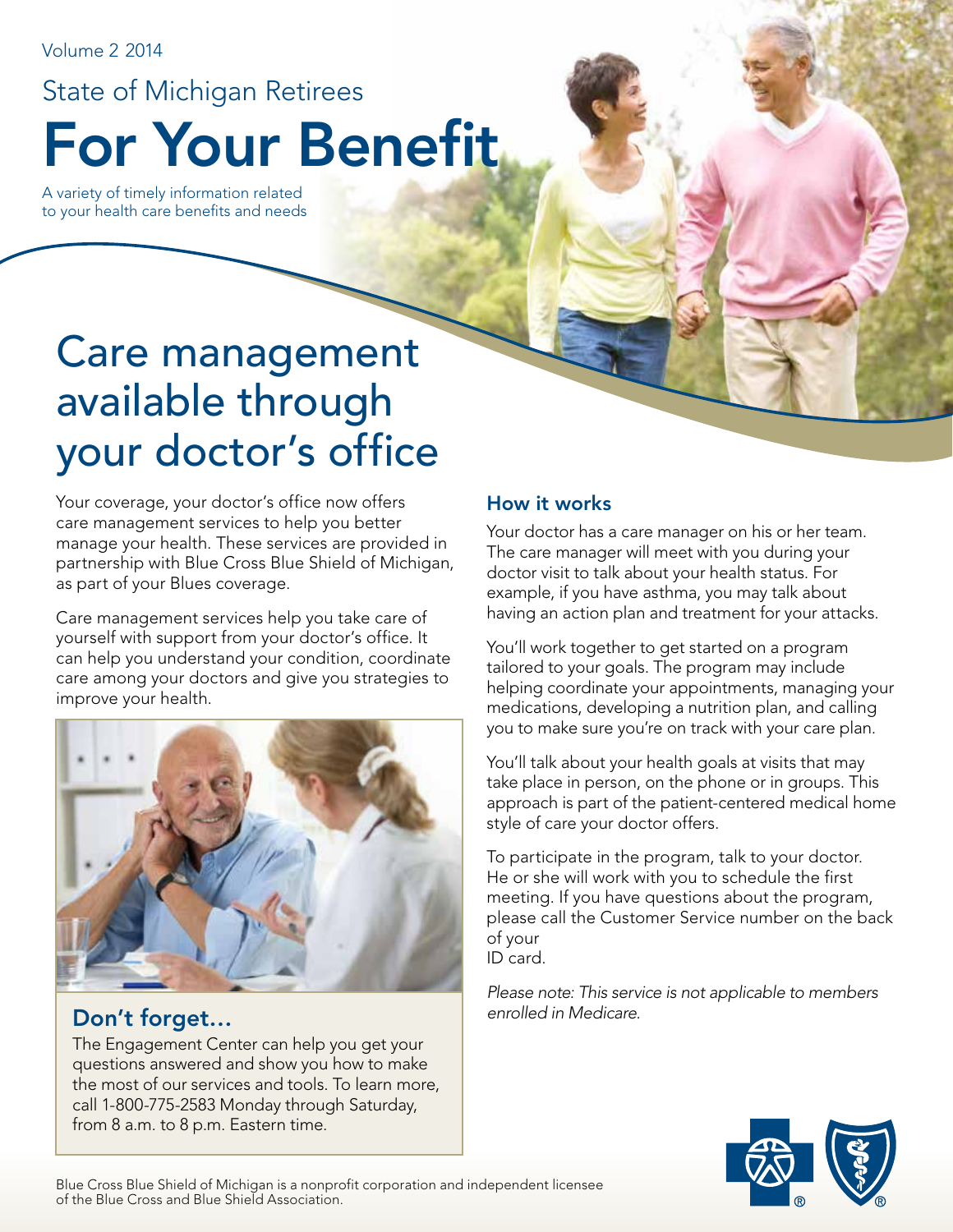# Simple swap-outs can set you up for success

Summer is in full swing and with it comes graduations, family reunions and cookouts. On top of that, the sweltering heat forces us to turn off our stoves and ovens and reach for cooler, convenient and energy-efficient ways to eat throughout the day. But quicker and easier doesn't necessarily mean healthier – so it's important to pay attention to what you're consuming. Watching your salt intake is essential. This is especially important to lower your risk for high blood pressure, heart disease, diabetes and chronic kidney disease.

A lot of the salt we consume comes from processed and restaurant foods — so we stand to avoid a considerable amount of sodium by replacing even some of the things we eat with healthier options.

Below are a few ideas:

Nourish®, an online health coaching program from BlueHealthConnection®, can help keep you and your family eating healthy for every meal. It performs a complete analysis of your food intake and dietary needs, and then helps you change unhealthy eating patterns. To start, log on your account at **bcbsm.com**, click on the *Health and Wellness* tab, and take the *Succeed™* health assessment.

| Instead of                                                                                      | Try this                                                                                                                                                                                         |
|-------------------------------------------------------------------------------------------------|--------------------------------------------------------------------------------------------------------------------------------------------------------------------------------------------------|
| A side of white rice                                                                            | A spinach salad topped with grilled veggies                                                                                                                                                      |
| A cheeseburger                                                                                  | A turkey burger with low-fat cheese                                                                                                                                                              |
| A glazed donut                                                                                  | A handful of whole-wheat crackers                                                                                                                                                                |
| A plate of cookies                                                                              | A bowl of in-season fruit                                                                                                                                                                        |
| Seasoning with table salt and other<br>processed seasonings, like garlic salt or<br>Cajun spice | Vinegar, ginger, onion and lemon juice all offer a salty taste<br>without actually adding salt. Use a salt substitute or add flavor<br>with garlic, cayenne, paprika and other herbs and spices. |



You can find this and other low-sodium recipes inside BlueHealthConnection®. Simply login to your account at **bcbsm.com**, click on the *Health & Wellness* tab at the top of the screen, then click the BlueHealthConnection link.

## Ready to try something new? *Here's a healthy, flavorful spin on a time-honored favorite.*

### Southeastern Seasoned Catfish

#### Ingredients

- 2 boneless, skinless catfish fillets (about 3/4 pound)
- 2 teaspoons dried minced onion
- 1/2 teaspoon paprika
- 1/2 teaspoon garlic powder
- 1/4 teaspoon cayenne pepper
- 1/4 teaspoon mustard powder

#### **Directions**

Get in the habit of checking the Nutrition Facts labels for foods you eat on a regular basis to track how much salt you're consuming. For example, processed meats like bacon, sausage, bologna, corned beef, and smoked meats are very high in sodium – so pay attention to how much you eat every day.

On a sheet of waxed paper, combine dry ingredients. Rinse catfish fillets and pat dry with a paper towel. Coat both sides with rub. Heat broiler to high. Pour about a teaspoon of olive oil on a small cookie sheet and place catfish fillets on it. Broil about 4 inches from heat for about five minutes. Turn fillets and broil three to four minutes longer, until fish is opaque and flakes easily with a fork.

#### Nutrition information

Servings: 2

Each serving provides: Calories, 239; fat, 14g; sodium, 115 mg; carbohydrates, 0 g; fiber, 0g; protein, 27g.



Volume 2 2014 **State of Michigan Retirees**